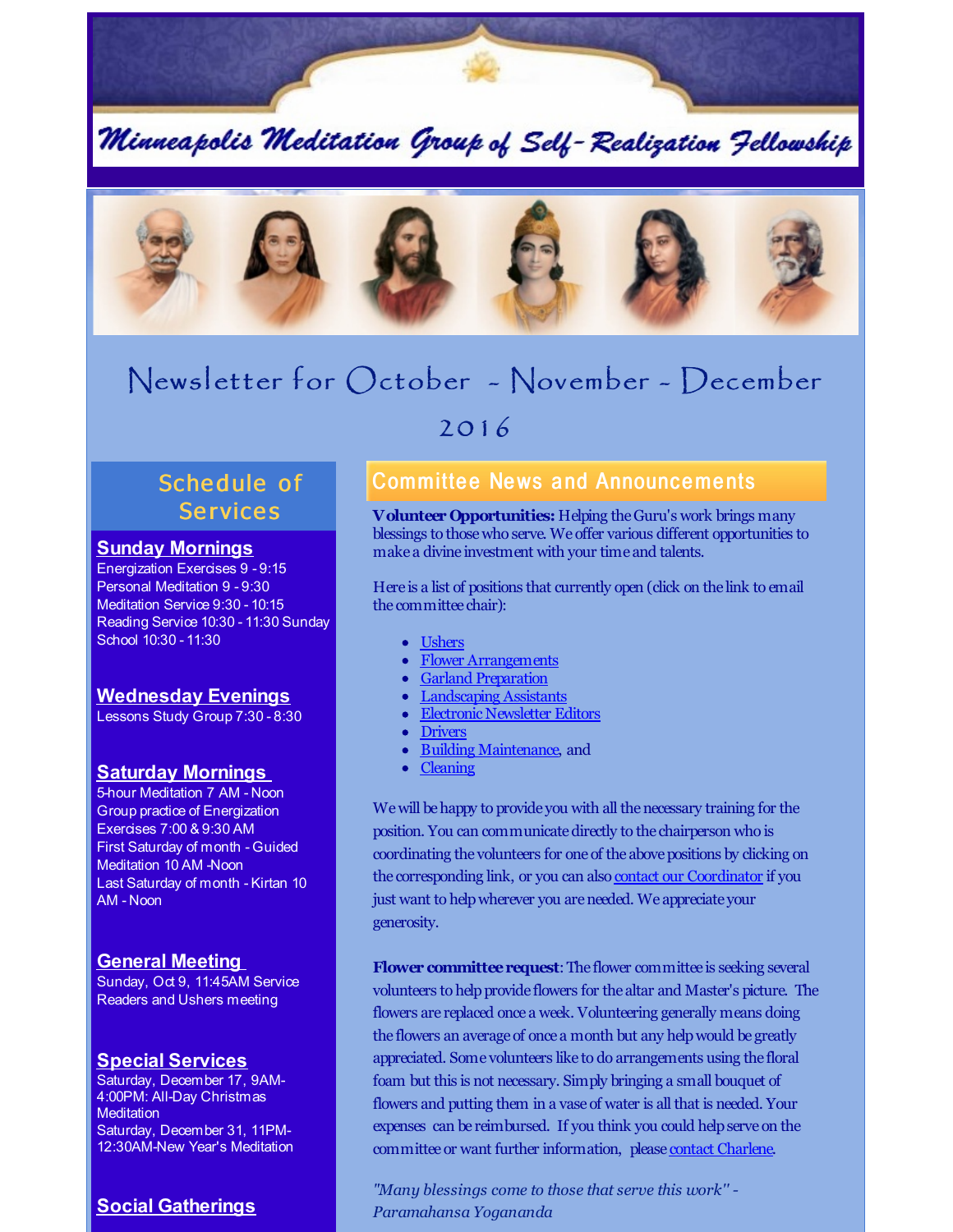Vegetarian Potluck after Sunday Reading Service the first Sunday of every month.

# Sunday Re adings **Schedule**

#### **October**

2-The Most Tempting Temptation 9-Seeking God in Today's World 16-Reincarnation: The Soul's Journey to Perfection

23-Experiencing the Eternal Light of God-Perception Through Meditation 30-The Art of Balanced Living

### **November**

6-Gaining the Wealth of Inner **Happiness** 13-Practical Methods for Healing Body, Mind, and Soul 20-Giving Thanks for Life's Blessings 27-The True Nature of the Soul

#### **December**

4-Receiving God's Answers to Your **Prayers** 11-Yoga: Personal Experience of God 18-The Purpose of Life 25-Attunement With the Christ **Consciousness** 

## **Quote From Master**



Your greatest necessity is God. He will give you not only your "necessary necessities," but your "unnecessary necessities" as well. He will satisfy your every desire when you are one with Him. Your wildest dreams will come true.

-Paramahansa Yogananda in *Man's Eternal Quest.*

## **General Meetings**

Service Readers and Ushers will have a meeting on Sunday, October 9 at 11:45AM immediately following the reading service.

Below are some highlights from **theGeneral Meeting** of theMinneapolis Meditation Group, which was held on Sep 25, 2016.



- The current financial health of the MMG is good and the group is on track to pay off the building loan in about 3 years.
- Plans for a Christmas giving project were discussed. If you would like to be part of the planning, please [contact](mailto:council@srfminneapolis.org) the council.
- Mother Center is finalizing a new curriculum that will make teaching Sunday School much easier and should be released in the near future.
- A oneday fall retreat at the church was a approved for Saturday November 5th. More information to follow.
- QA weekend Spring retreat in May 2017 at Assissi in Rochester in May was approved. The retreat will be led by our group(that is, it will not be a monastic-led retreat.)
- Movie nights will be once a quarter on Friday nights
- Srihari offered to set upa tour of the Hindu temple in Maple Grove. Saturday afternoon was suggested as a good time. Look for a sign-upsheet in thenear future.
- A new sign is in theworks for the front of the church.

## **News From Mother Center**

Our revered Brother Anandamoy, a direct disciple of Paramahansa Yogananda and monk of Self-Realization Fellowshipfor more than 65 years, passed away peacefully a t SRF's International Headquarters on Mount Washington in Los Angeles on Tuesday evening, September 6, 2016. Please seemore info at mother center's website here.



# **All Day Christmas Meditation**

On Saturday December 17th wewill hold our annual All Day Christmas Meditation from 9 AM - 4PM. Many Self-Realization Fellowship devotees have come to regard theAll Day Christmas Meditation as the most important event of the year. They find that theblessings from even oneday fully dedicated to God arepermanent in their effect, especially when that day has been preceded by faithful daily meditation throughout theChristmas season.

# Electronic Payments Service

Now you can make electronic payments for various items such as retreats, books or donations to Minneapolis Meditation Groupusing paypal. Please use the following link to make electronic payments.

<https://www.paypal.me/srfminneapolis>

Please note that it's free within the U.S. to send money to us with paypal when you use only your PayPal balance or bank account, or a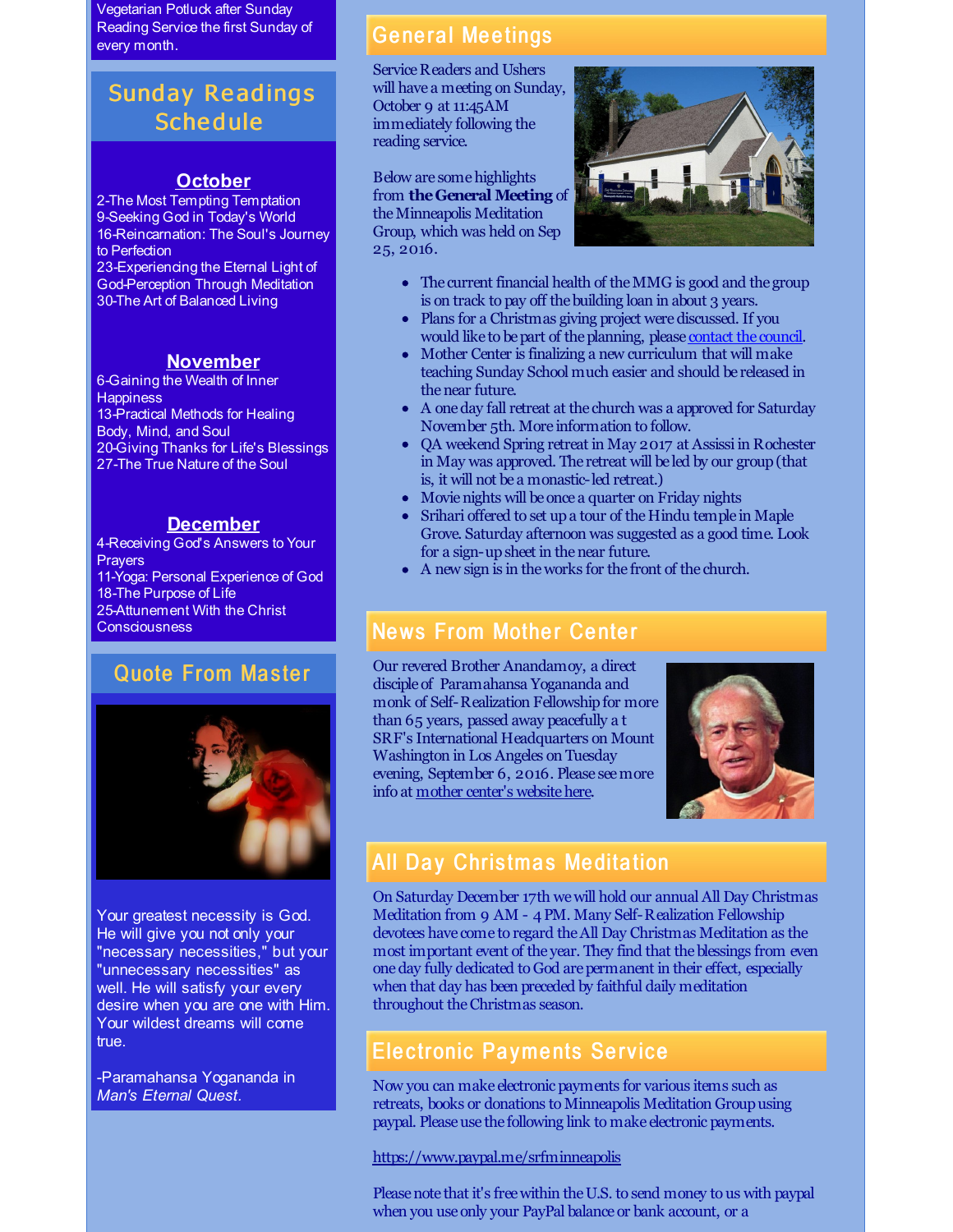combination of your PayPal balance and bank account. It is expected that therewould be a fee to send money as a personal payment using a debit card or credit card. The fee in theU.S. is 2.9% plus \$0.30 USD of the amount you send. For example, if you send \$175.00 USD by credit card, the feewould be\$5.38 USD. Please check thepaypal website to verify this information. Should you decide to send a payment using paypal, please include your full name, phonenumber and thedetails of what the payment is for.

## **SRF Temple Webinar Class Series**

This may be very interesting and welcoming news for you. One of the SRF Temples is considering the launching of a Webinar Class Series. They wish to reach devotees, far and near, who may have an interest in viewing SRF Classes via their computer. TheTemple Webinar Class Series, presented by SRF Monastics, would be based on Master's Teachings and could include a wide range of topics, vital to the interests of all members.

Below is a Sample of Topics, thus far suggested by SRF devotees:

- (1.) Ways to enhance spiritual living in the real world.
- (2.) Making sense of the 'hidden truths' in the scriptures.
- (3.) How do I find the time to meditate in this hectic world?
- (4.) Life in theLatter Years of Our Sadhana

(5.) Jivanmukta:Blasting-off theMaterial Planewithout Re-entry

#### *For the beginnings of such an endeavor, a show of interest from devotees in the form of a letter is needed.*

TheWebinar Format could open a wide range of possibilities: During Convocation, some classes are viewed from the "overflow" ballroom via a monitor screen. If classes were available in Webinar format, devotees world-wide could "be brought into the California Ballroom" via their computer screen to experience, connect & partake in theConvocation classes together. If you're interested in SRF classes, satsangs, kirtans & Special SRF Events via "Computer Webinar Format", please submit your suggestions & comments. Your input & responsewill be forwarded to the appropriate channels at Mother Center. And/or you may also write to the Mother Center directly to express your views regarding TempleWebinar Class Series.

Below are somequestions for your consideration:(and please, feel free to come-upwith somequestions of your own)

(1.) Do You think the idea of using a Webinar-format for SRF Classes would beuseful / valuable, as a means of disseminating Guruji's Teachings? Please explain.

(2.) Would a TempleWebinar Class Series, broadcast from an SRF Temple, be of interest / value to you? Please explain.

(3.) What would beYour "Ideal" topic or theme for a TempleWebinar Class Series ?

(4.) Some possible applications for Webinar formatting have been submitted. What are your thoughts regarding these applications:

(a.) Class Webinars World-Wide,...including Weekly Sunday Service Monastic Lectures at the Temples (b.) Class Webinars World-Wide,...including Convocation Classes

(c.)An SRF World-WideChannel

to add?

(5.) Below are a few examples, with respect to theTechnological launching & setting-up of a TempleWebinar Class Series. Do you have any further suggestions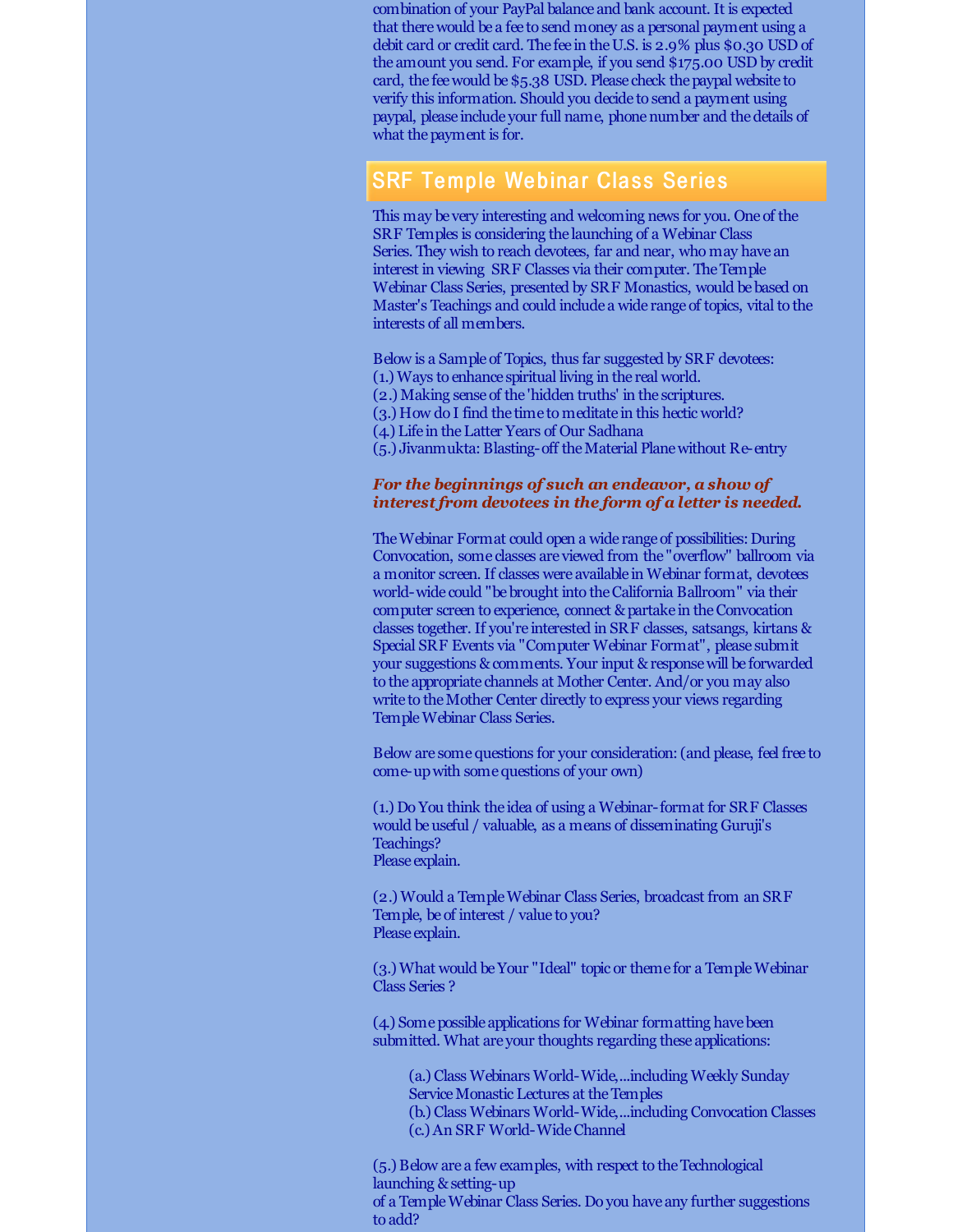(a.) Webinar Classes shown via "YouTube end-user private," available to SRF members .......Password required using SRF Membership #. Please Comment: (b.) Webinar Classes to be viewed only at SRF Temples, Centers, Groups & Circles, a designated location where devotees congregate, bringing with them their SRF membership card for admittance. PleaseComment:

(6.) Do You have any recommendations, with respect to Technological Resources, such as, equipment, "How-To Manuals", professional advisors & technical support or assistants?

WeThank You, again, for Reviewing this Information. Please answer whatever compells you - but essentially, the main question is this:

#### **"AreYou Interested ina TempleWebinar Class Series?"**

\*\*\*For demographic purposes, please include the location of your City, State or Country, so those "far & near" may be represented & acknowledged.

Send Your Reply to:

#### **[SRFwebinar@gmail.com](mailto:SRFwebinar@gmail.com)**

## Message from AWAKE Team: Tell Your **Story**



The inspirational story of Swami Paramahansa Yogananda's life and work can be experienced both through the film *AWAKE: The Life of Yogananda*, and by reading his seminal *Autobiography of a Yogi*. Inspiring millions to start their own spiritual journey, *Autobiography of a Yogi* will celebrate its 70th year in continuous print this December.

As we approach this milestone, we invite all those who have been inspired by Autobiography of a Yogi to celebrate the 70th anniversary with us this holiday season by sharing how this timeless classic has influenced and transformed your life.

If you would like to participate, you can do so in the following ways:

- Submit your story through the AWAKE website
- Post on our AWAKE Facebook page
- Post on your own Facebook, Twitter or Instagram profiles, tag us at @AWAKEYogananda and use the hashtag #AY70th

One "story" (in the form of words, photos, or videos) will be featured each day on AWAKE's social media pages during themonth of